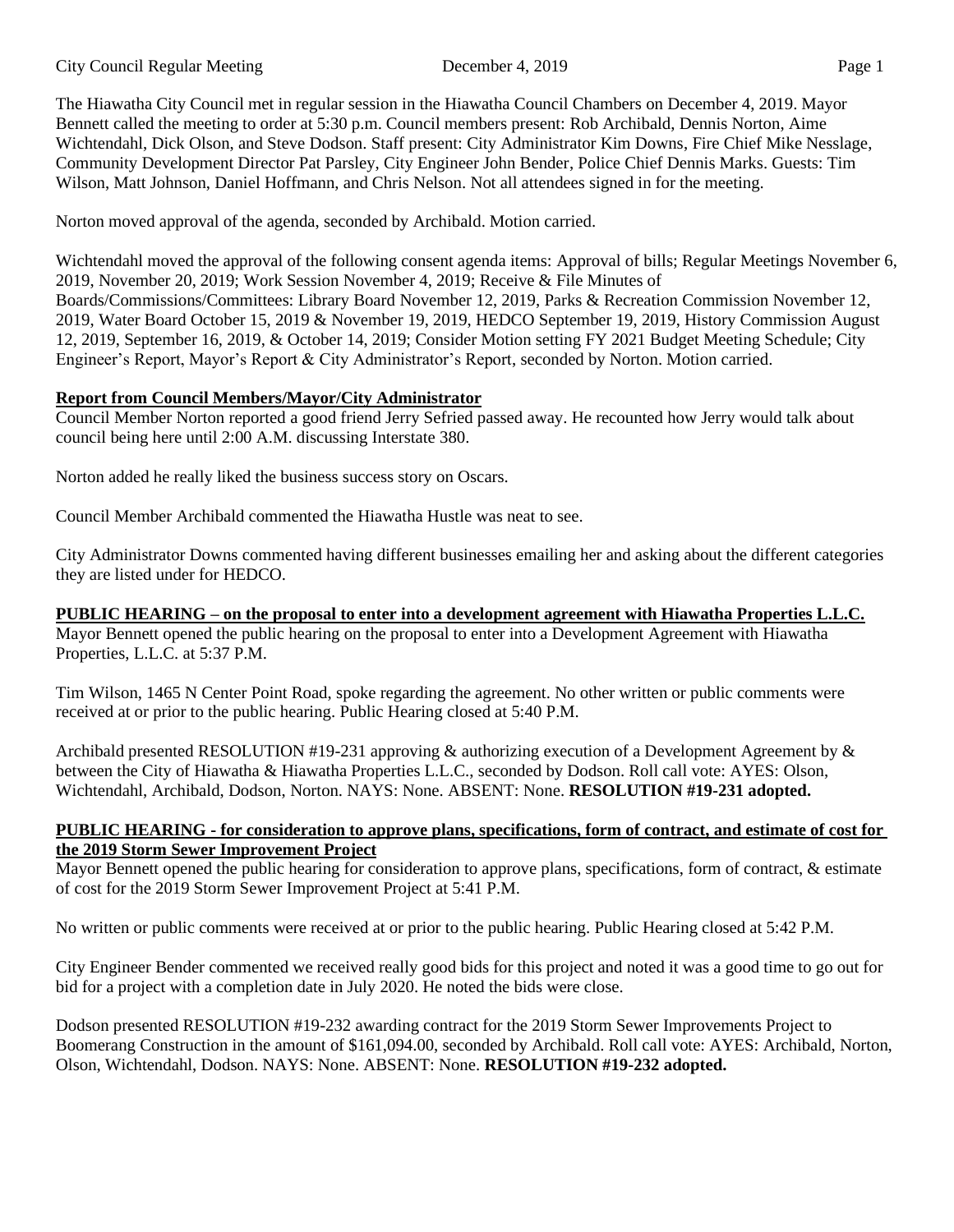### **Consider Resolution setting a public hearing date (December 18, 2019 @ 5:30 P.M.) to consider approval of the Capital Improvement Plan for FY 2020-2024**

Downs commented she'd had some more conversation regarding potential new fire station and the development of the new park in the Northwest area. She noted the \$944,000 including grading, storm water, trail, finishing out Fitzroy road. Some discussions in regards to if it was appropriate to spend that amount of money at that time or to save money for the fire station. She noted she wanted to make sure all council was on the same page and give them one more opportunity to give direction on whether or not to split up the park project, moving those dollars into the next fiscal year to finish the paving of the park trail, and making the fire station a priority.

Archibald asked if we move forward, can we move money over to the park? He confirmed that we would still have that flexibility.

Olson noted Kim, Kelly, and John had great responses and asked Bender to explain a little about this change.

Bender commented we came up with a way to do work on the park and get it ready and seeded and grade the road way and complete some storm sewer work. We would have that ready for the paving but have the paving as the next phase. It's a good way to get started on that first phase.

Olson added this option still provides for a trail, it will be rock instead of asphalt, but it will still be usable and splitting it up keeps two projects moving along.

Archibald expressed his appreciation for the work John did for the response.

Dodson added this gives us the opportunity to purchase land for the fire department.

Olson added it shows the volunteer fire department that we are moving forward. He asked if the CIP reflected the changes.

Downs commented that is what we wanted to clarify tonight and then Cindy will make the appropriate changes.

Archibald moved to make the appropriate changes to the CIP to split the park project into two phases, earthwork first and then paving in the second phase, seconded by Olson. Motion Carried.

Norton presented RESOLUTION #19-233 setting a public hearing date (December 18, 2019 @ 5:30 P.M.) to consider approval of the Capital Improvement Plan for FY 2020-2024, seconded by Archibald. Roll call vote: AYES: Dodson, Archibald, Norton, Olson, Wichtendahl. NAYS: None. ABSENT: None. **RESOLUTION #19-233 adopted.**

### **Consider Motion approving Special Event request from Emily Wilkinson on behalf of the Leukemia and Lymphoma Society to hold a Glow Party on May 16, 2020**

Wichtendahl moved the approval of a Special Event request from Emily Wilkinson on behalf of the Leukemia & Lymphoma Society to hold a Glow Party on May 16, 2020, seconded by Dodson. Motion carried.

# **2020 Willman Street Resurfacing Project**

Bender commented there was an updated agreement provided to council on the dias adding a schedule. There was no cost change. He also mentioned Matt from Hall & Hall was at the meeting and indicated they hope to complete the design and survey before it snows.

Olson presented RESOLUTION #19-234 approving Work Order #10 to amend the Professional Services Agreement between the City of Hiawatha & Hall & Hall Engineers, Inc. for the preparation of design work & specifications related to the 2020 Willman Street Resurfacing Project from Center Point Road to 4th Avenue in the amount not to exceed \$47,273.00, seconded by Dodson. Roll call vote: AYES: Norton, Olson, Wichtendahl, Archibald, Dodson. NAYS: None. ABSENT: None. **RESOLUTION #19-234 adopted.**